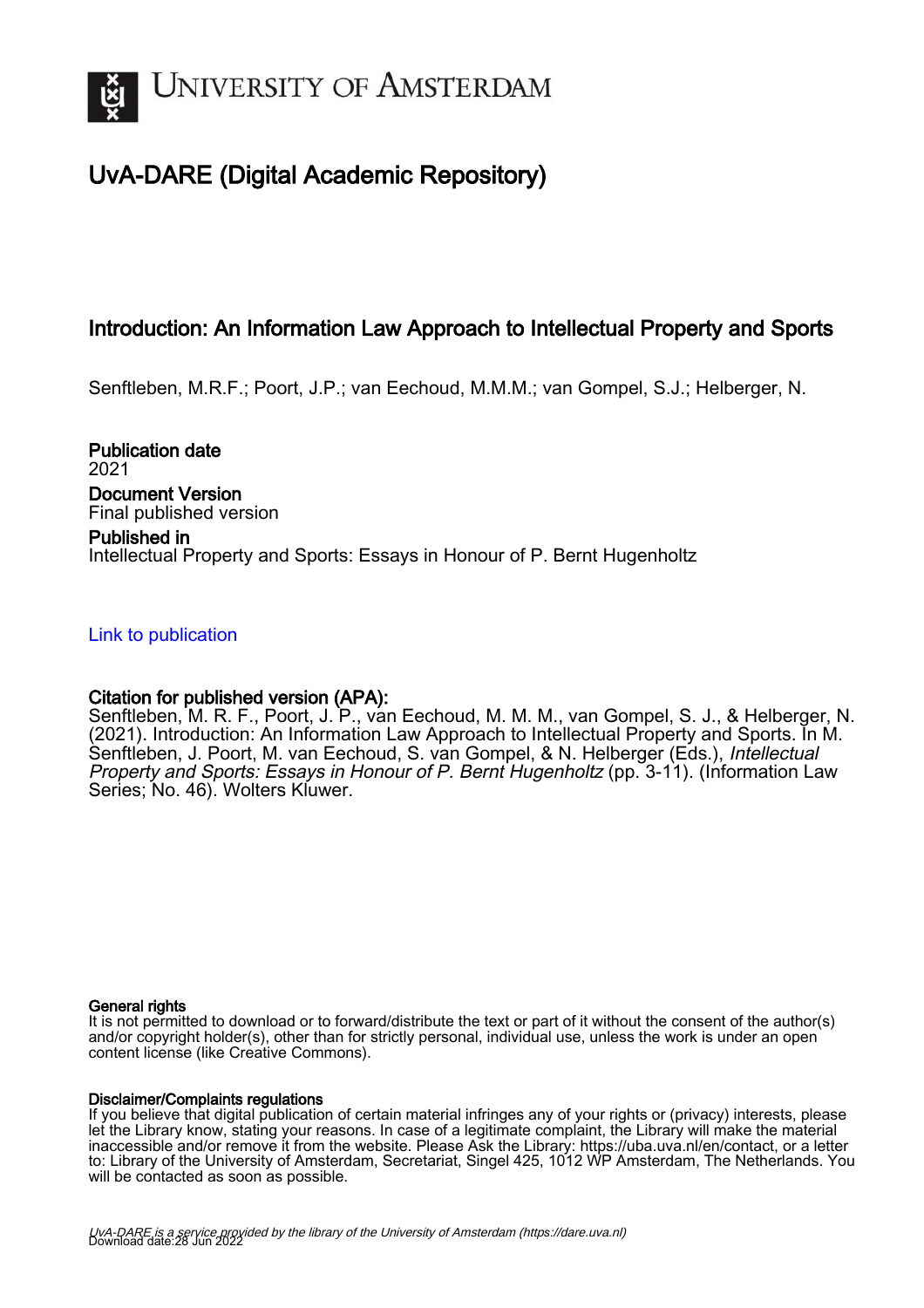# Introduction: An Information Law Approach to Intellectual Property and Sports

*Martin Senftleben, Joost Poort, Mireille van Eechoud, Stef van Gompel and Natali Helberger*

With this collection of essays on intellectual property and sports, we celebrate the enormous achievements of Professor Bernt Hugenholtz in the field of intellectual property and information law. Under his leadership, the Institute for Information Law (IViR) has prospered and grown into an institute of world fame – widely known as a central place of inspiration that brings a diverse group of researchers and academic disciplines together, offers ample room for innovative thinking based on respect for each other's ideas and expertise, and provides training and career opportunities for the next generation of researchers. In fact, Bernt Hugenholtz' strict but fair approach to research work and PhD supervision – giving space for independent thinking while insisting on a critical and rigorous assessment of proposed new concepts and solutions – has led to a very successful school of information law training that regularly enabled alumni to obtain top positions in academia and legal practice.

Perhaps even more importantly, however, Bernt Hugenholtz is a very influential pioneer and champion of the information law approach to intellectual property. His passionate campaign against term extensions and excessive grants of protection, commitment to fair use and the recognition of rights and interests of users in the light of the guarantee of freedom of expression and information, tireless efforts for a copyright contract law that ensures fair remuneration of creative labour, and commitment to Creative Commons and open access, has shaped the intellectual property agenda during the last decennia and impacted the evolution of new law and practice.

With his doctoral thesis, he laid important groundwork for the subsequent debate and critical evaluation of new legal norms in the field of database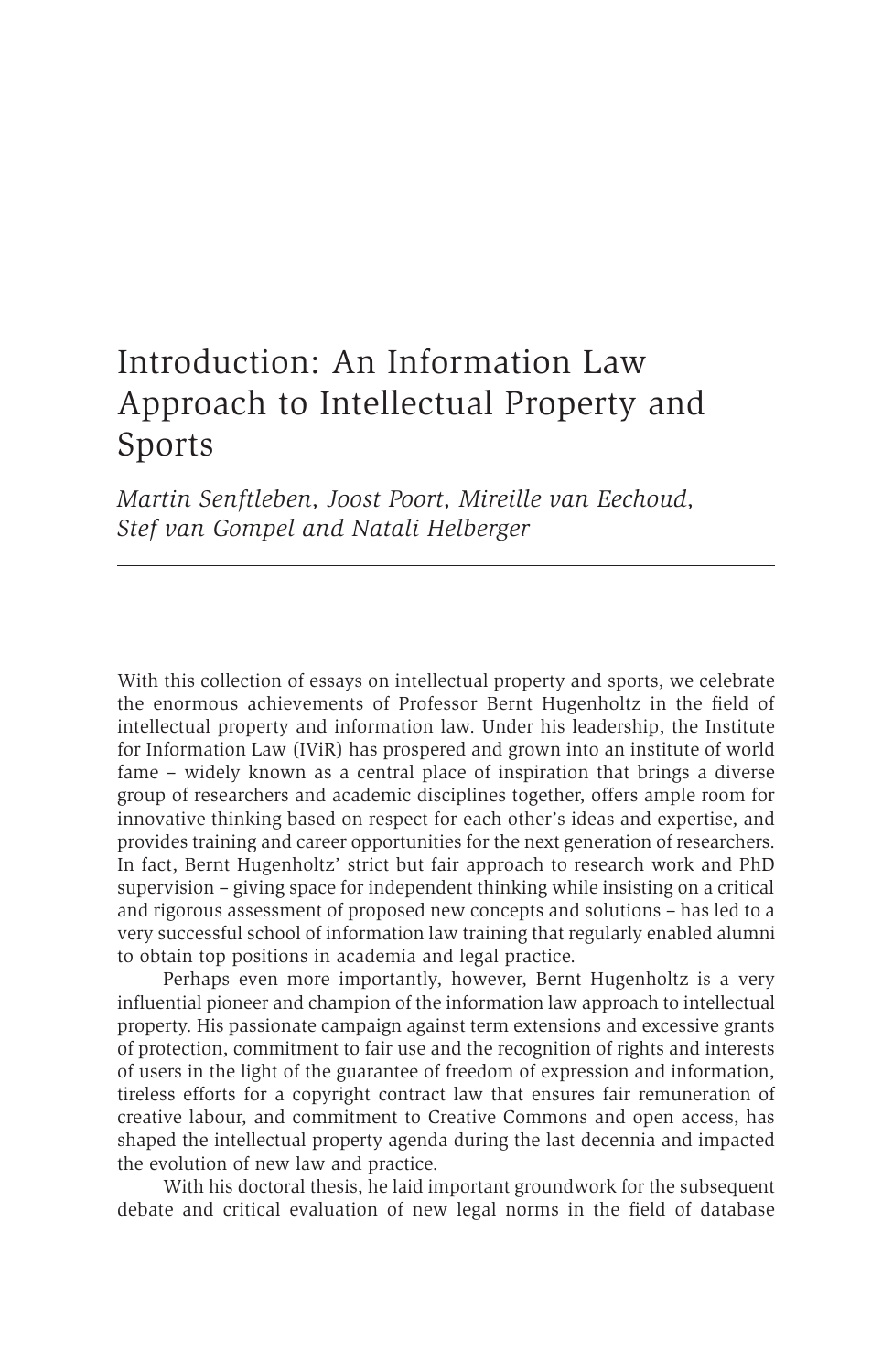Martin Senftleben, Joost Poort, Mireille van Eechoud, Stef van Gompel & Natali Helberger

protection as early as 1989.<sup>1</sup> The 1995 Conference 'The Future of Copyright in a Digital Environment' – organised in Amsterdam in collaboration with the Royal Netherlands Academy of Sciences (KNAW) as a Royal Academy Colloquium – was a propelling force in establishing information law as a legal discipline and the information law approach to intellectual property as a reference point for the renewal of legal theory, lawmaking and teaching. As many other milestones of Bernt Hugenholtz' work, the proceedings of the Conference have been published in the Information Law Series.<sup>2</sup> After his 1999 inaugural speech 'Sleeping with the Enemy'3 – a powerful plea for strengthening the position of authors and performers vis-à-vis publishers and producers – the publication of a study (with Lucie Guibault) described avenues towards the implementation of a new copyright contract law and provided important impulses for a new legal regime in the Netherlands.<sup>4</sup> The adoption of a Copyright Contract Act providing a robust set of author's contract rights followed in 2015.<sup>5</sup> Various studies for the European Commission and other international policymakers, such as *The Recasting of Copyright and Related Rights for the Knowledge Economy* <sup>6</sup> and *Trends and Developments in Artificial Intelligence: Challenges to the Intellectual Property Rights Framework*<sup>7</sup> followed. Further groundbreaking publications, such as *The Future of the Public Domain – Identifying the Commons in Information Law*, <sup>8</sup> *Harmonizing European Copyright Law*,<sup>9</sup> and *Copyright Reconstructed*,<sup>10</sup> appeared in the Information Law Series. As founder and Series Editor, Bernt Hugenholtz has taken care of the selection and publication of more than forty-five high quality book publications since the introduction of the Information Law Series in 1991. Further examples of Bernt Hugenholtz' achievements and impactful work could easily be added.

<sup>1.</sup> Bernt Hugenholtz, *Auteursrecht op informatie*, (Kluwer, Deventer, 1989).

<sup>2.</sup> Bernt Hugenholtz (ed.), *The Future of Copyright in a Digital Environment* (Kluwer Law International, The Hague/London/New York, 1996).

<sup>3.</sup> Bernt Hugenholtz, *Sleeping with the Enemy – Over de verhouding tussen auteurs en exploitanten in het auteursrecht* (Vossiuspers Amsterdam University Press, Amsterdam, 1999).

<sup>4.</sup> Bernt Hugenholtz and Lucie Guibault, *Auteurscontractenrecht: naar een wettelijke regeling?* (IViR, Amsterdam, 2004).

<sup>5.</sup> Wet auteurscontractenrecht of 30 June 2015, available at https://wetten.overheid.nl/ BWBR0036745/2018-09-19.

<sup>6.</sup> Bernt Hugenholtz, Mireille van Eechoud, Stef van Gompel et al., *The Recasting of Copyright & Related Rights for the Knowledge Economy* (IViR, Amsterdam, 2006).

<sup>7.</sup> Christian Hartmann, Jacqueline Allan, Bernt Hugenholtz, João Quintais, Daniel Gervais, *Trends and Developments in Artificial Intelligence: Challenges to the Intellectual Property Rights Framework* (European Commission/IViR/ Joint Institute for Innovation Policy, Brussels, 2020).

<sup>8.</sup> Lucie Guibault and Bernt Hugenholtz (eds.), *The Future of the Public Domain – Identifying the Commons in Information Law* (Kluwer Law International, The Hague/London/New York, 2006.

<sup>9.</sup> Mireille van Eechoud, Bernt Hugenholtz, Stef van Gompel, Lucie Guibault and Natali Helberger, *Harmonizing European Copyright Law: The Challenges of Better Lawmaking*, Information Law Series 19 (Kluwer Law International, Alphen aan den Rijn, 2009).

<sup>10.</sup> Bernt Hugenholtz (ed.), *Copyright Reconstructed. Rethinking copyright's economic rights in a time of highly dynamic technological and economic change*, Information Law Series 41 (Kluwer Law International, Alphen aan den Rijn, 2018).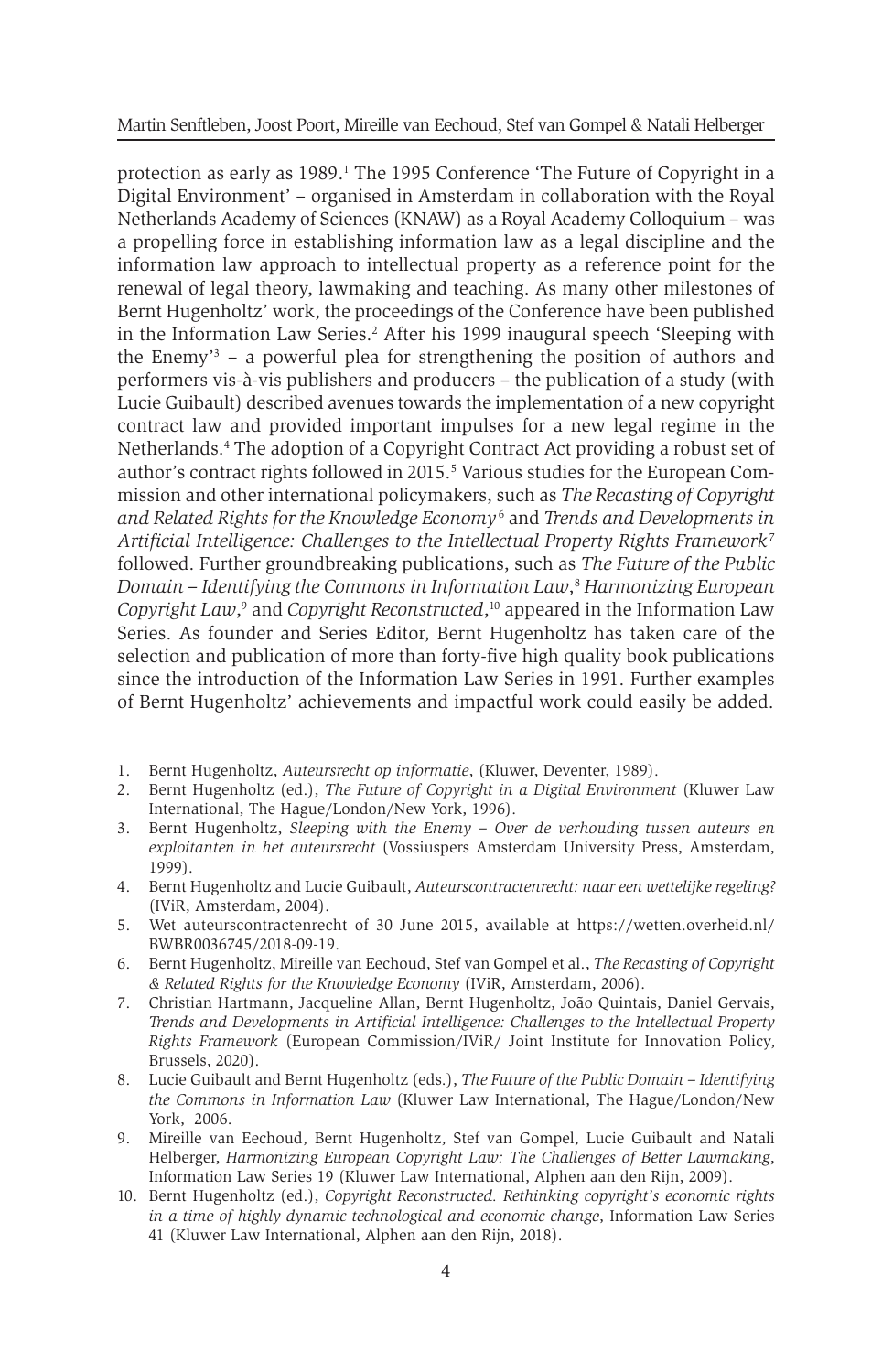Turning to the collection of essays in this edited volume, it is noteworthy that the focus on sports-related intellectual property issues – following Bernt Hugenholtz' suggestion for the 2021 IViR Conference 'Intellectual Property and Sports' – offers an ideal starting point for exploring core questions and regulatory dilemmas of information law. Sport-related news and information on sports events has particular value – not only from an economic but also from a broader cultural and societal perspective. Impressive individual sporting achievements, as well as organisational efforts and financial investments of clubs and sports associations raise complex and delicate questions as to the availability and desirability of legal protection, sufficient room for disseminating sports events and related information, and the reconciliation of available protection with freedom of expression and information, and freedom of the press. At the same time, legal rules in the area of sports and intellectual property evolve in a climate that is pervaded by powerful lobby pressures. As other societal phenomena with a strong information law dimension, new technologies have a deep impact on developments in the sports arena.

Against this background, it may come as a surprise that the arsenal of legal protection tools in intellectual property law is still in flux. While branding and merchandising efforts may lead to trademark portfolios, the legal status of individual player performances and organisational efforts of sports event organisers is much less clear. Protection under copyright law may be unavailable for sports events as such. Protection against unfair competition only enters the picture on a case-by-case basis. Leading case law in the field of database protection, however, attests to the central importance of one of Bernt Hugenholtz' particular areas of expertise – database law and database rights – to the regulation of revenue streams and rewards for investment in the area of sports.

The essays in this volume address this panoply of fascinating information law issues through widely varying lenses and in different styles. Reflecting the broad academic network and worldwide impact of Bernt Hugenholtz' work, the authors from both sides of the Atlantic are not only prominent experts in the field of information and intellectual property law. Many are co-authors and/or co-editors of one or more of Bernt Hugenholtz' many publications, and have become friends of Bernt in the process. The analysis focuses first on the sporting achievements of players and the commercialisation of player popularity (Part 2) before turning to sports clubs and their substantial investment in event organisation, branding and merchandising (Part 3). After this exploration of legal issues and protection interests arising from the activities of central protagonists in the sports arena, the rules of the game, the value of event data and the need for freedom of event reporting enter the picture in Part 4. A discussion of the impact of new technologies and potential future scenarios for sports and intellectual property law completes the analysis in Part 5. The concluding Part 6 offers an intriguing reflection on the different contributions to this edited volume.

In Part 2 – exploring the legal position and protection interests of players – *Willem Grosheide* opens the discussion with an essay about the desirability of intellectual property protection for sports achievements. Examining the substantive criteria and case law of the CJEU, he arrives at the conclusion that elements of sports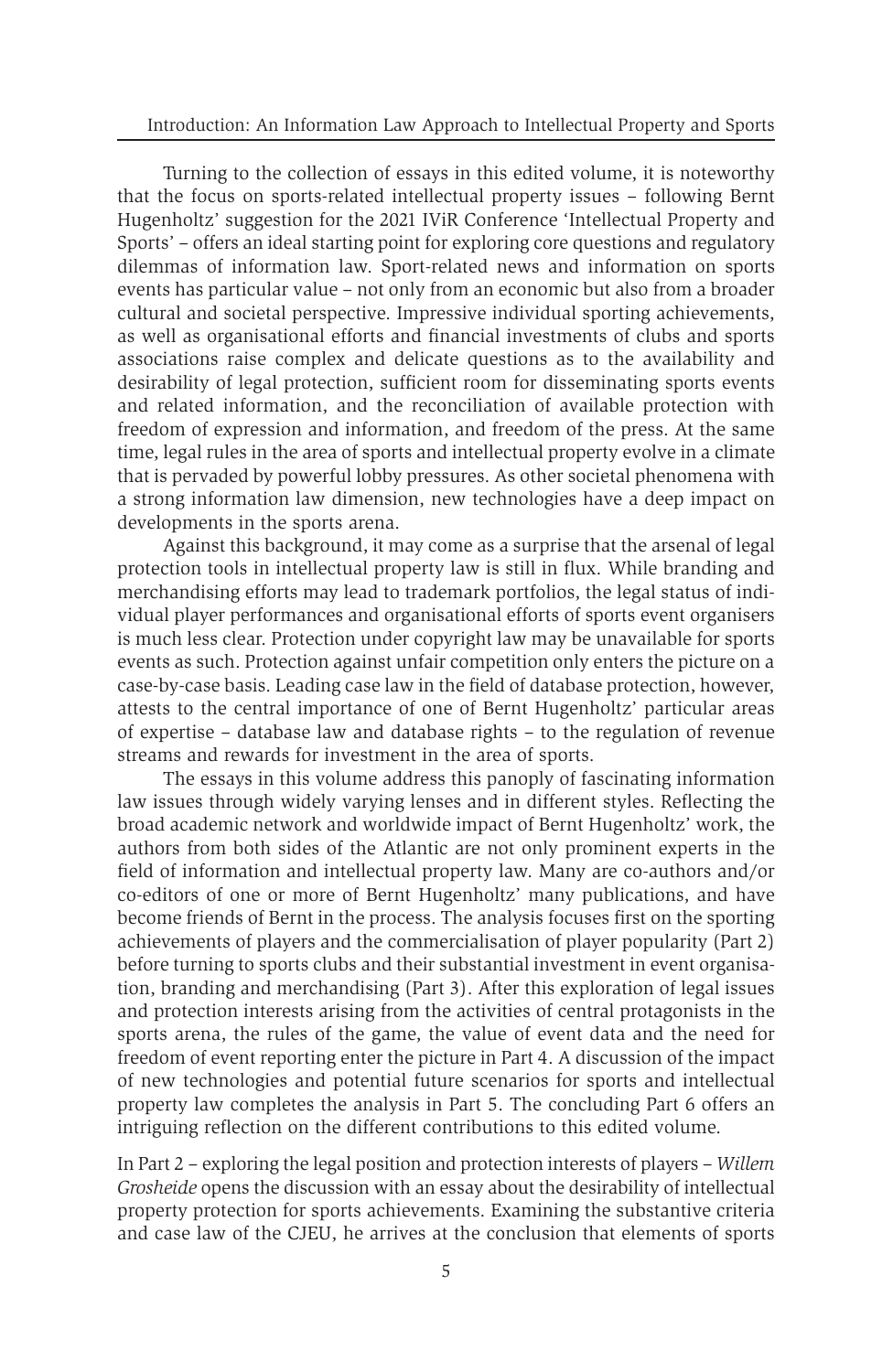can enjoy copyright protection under certain circumstances, but that a non-legal approach to protect sports performances is preferable. Continuing with a focus on individual movements, *Séverine Dusollier* asks whether intellectual property law, and copyright law in particular, vests individual ownership or reward in sports moves, dance moves or other moves. She concludes that it would be ill-advised, for various reasons, to recognise that someone's movements attract copyright, however genius or skilful they might be. Composing a text choreography of her own, *Marie-Christine Janssens* explores the intricacies of copyright protection for choreographies in the field of dance and ballet. She points out that established copyright criteria do not neatly fit all aspects of choreographic works, showing that copyright law is incapable of protecting all genuine creative achievements in modern dance and ballet. Turning from dance moves to the art of manoeuvring in chess, *Gerard Schuijt* takes the reader back to the writings of copyright's doctrinal giants like Josef Kohler in his essay querying why copyright law has so little to offer chess players. Honing in arguments that (great) players have distinctive styles of playing, the contribution clarifies why one must take the 'personal style' as an argument for copyright with a large grain of salt.

Abandoning the focus on sports achievements and switching to player popularity and individual player characteristics, *Thomas Dreier* reflects on the ownership of tattoos, such as those worn by sports celebrities, from a culturalhistorical, social-aesthetical and legal perspective. On the basis of German and US law, he discusses possible copyright and data protection implications of realistically depicting tattoos of sports players in videogames. *Egbert Dommering*  discusses portrait rights and their somewhat contrived relationship with copyright law using a well-known ruling of the Dutch Supreme Court on the portrait of Johan Cruijff, one of the most famous footballers of all time. Placing the Cruijff case in the wider context of privacy protection, he shows how Dutch courts edge towards developing the commercial side of privacy law as property law. *Feer Verkade* continues the discussion of commercial aspects of rights in personal portrayal. Drawing a parallel with the position of authors in their relationship with publishers, he raises the question whether sports celebrities, and portrayed persons more generally, should be placed in a better legal position when entering into contractual agreements about the exploitation of their portraits. He proposes a 'Lex Hugenholtz II': a new set of norms akin to the contractual protections for authors which Bernt Hugenholtz was instrumental in framing in the Netherlands.

Turning to questions arising from merchandising, *Paul Torremans* explores legal strategies which the merchandising industry may deploy to ensure protection for the commercial exploitation of products relating to sports celebrities and their attributes. More specifically, he scrutinises the tort of passing off and the three requirements of goodwill, misrepresentation, and damage that constitute key tests in UK law. Finally, *Thomas Riis* analyses case law addressing the use of sports data and player characteristics in the production of computer games that put the player in the position of a team manager. Popular sports manager games based on European handball championships and Olympic games have given rise to the question whether the use of players' names and characteristics infringes personality rights.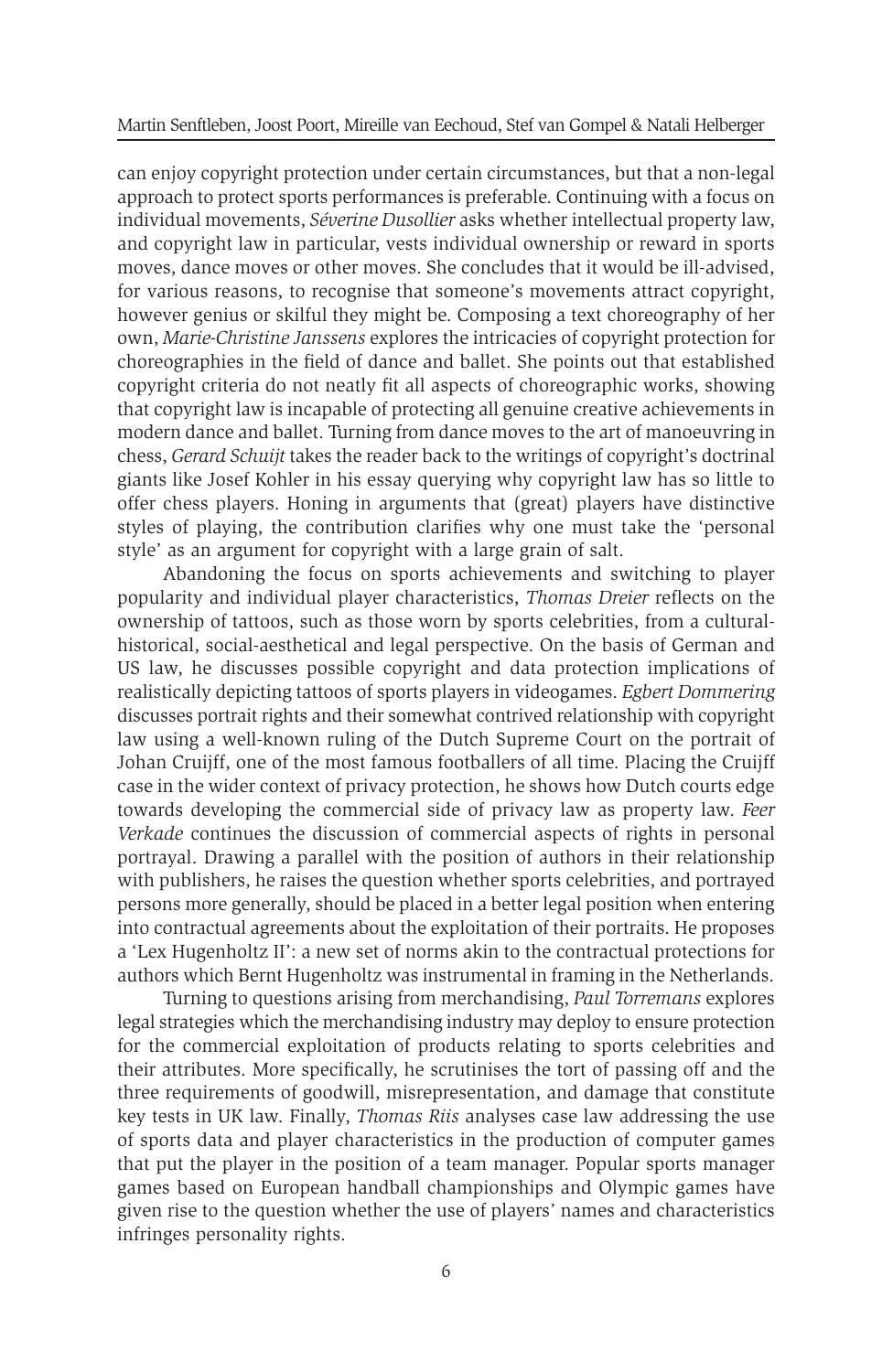In Part 3, the investments, organisational efforts and branding activities of sports clubs occupy centre stage. Opening the discussion, *Stef van Gompel* draws attention to the fact that major sports organisations, such as the International Olympic Committee, FIFA, UEFA, Formula One and Tour de France, have combined their efforts to initiate policy debates at the World Intellectual Property Organisation and the EU legislative bodies to ensure the recognition of the value of sport and protect sports events through intellectual property law. In the light of efforts to prevent piracy of sports event broadcasts, he discusses recent endeavours undertaken by sports event organisers to preserve the broadcast business model for live sports coverage and contrasts them with critical accounts in legal scholarship, including those of Bernt Hugenholtz. Surveying the arsenal of existing protection tools – ranging from 'house rights' to specific 'audiovisual rights' that may be available in certain national systems – *Raquel Xalabarder* contrasts the ownership and control position of sports event organisers with the legal position of individual players who may show an impressive performance during a sports event, while not being eligible for neighbouring rights protection because of the requirement that the performance be connected to a work. The analysis conducted by *João Pedro Quintais* confirms that sports event organisers enjoy multi-tiered protection against unauthorised online transmissions on the basis of copyright, neighbouring rights and specific national legal regimes. They also benefit from various enforcement measures, including notice and action procedures, and blocking injunctions. While highlighting the fragmented nature of available protection tools, Quintais warns that new initiatives aiming at broader protection are likely to neglect the need for adequate substantive or procedural safeguards for due process and freedom of expression. *Thomas Hoeren* draws a comparison between exclusive rights that can be invoked with regard to carnival parades and protection tools that are available in the area of football. His analysis sheds light on a paradox: while copyright in individual scales and costumes can be invoked to protect the Rose Monday procession, these rights are tacitly waived in practice. In professional football, by contrast, copyright protection is difficult to justify. Nonetheless, football clubs claim broadcasting rights. Seeking to strengthen the legal position of both players and clubs, *Antoon Quaedvlieg* argues in favour of new intellectual property rights for players as a natural reward for the performance shown during sporting events. He points out that the creation of a right for players could be accompanied by a new neighbouring right for sports event organisers as entrepreneurs. Following a different rationale, this neighbouring right could offer investment protection. However, its term of protection should be very short to avoid inroads into freedom of information.

In contrast to this plea for a new neighbouring right, *Dirk Visser* concludes on the basis of a survey of specific intellectual property protection regimes that have been established in addition to copyright, patent and trademark protection, that it may be preferable to leave it to the courts to decide on a case-by-case basis whether an activity raising doubts about adequate protection should be covered by unfair competition law or one of the aforementioned central intellectual property rights. Instead of creating new sui generis protection regimes for every new phenomenon, he recommends the cultivation of unfair competition law as a safety net in cases where copyright, patent and trademark protection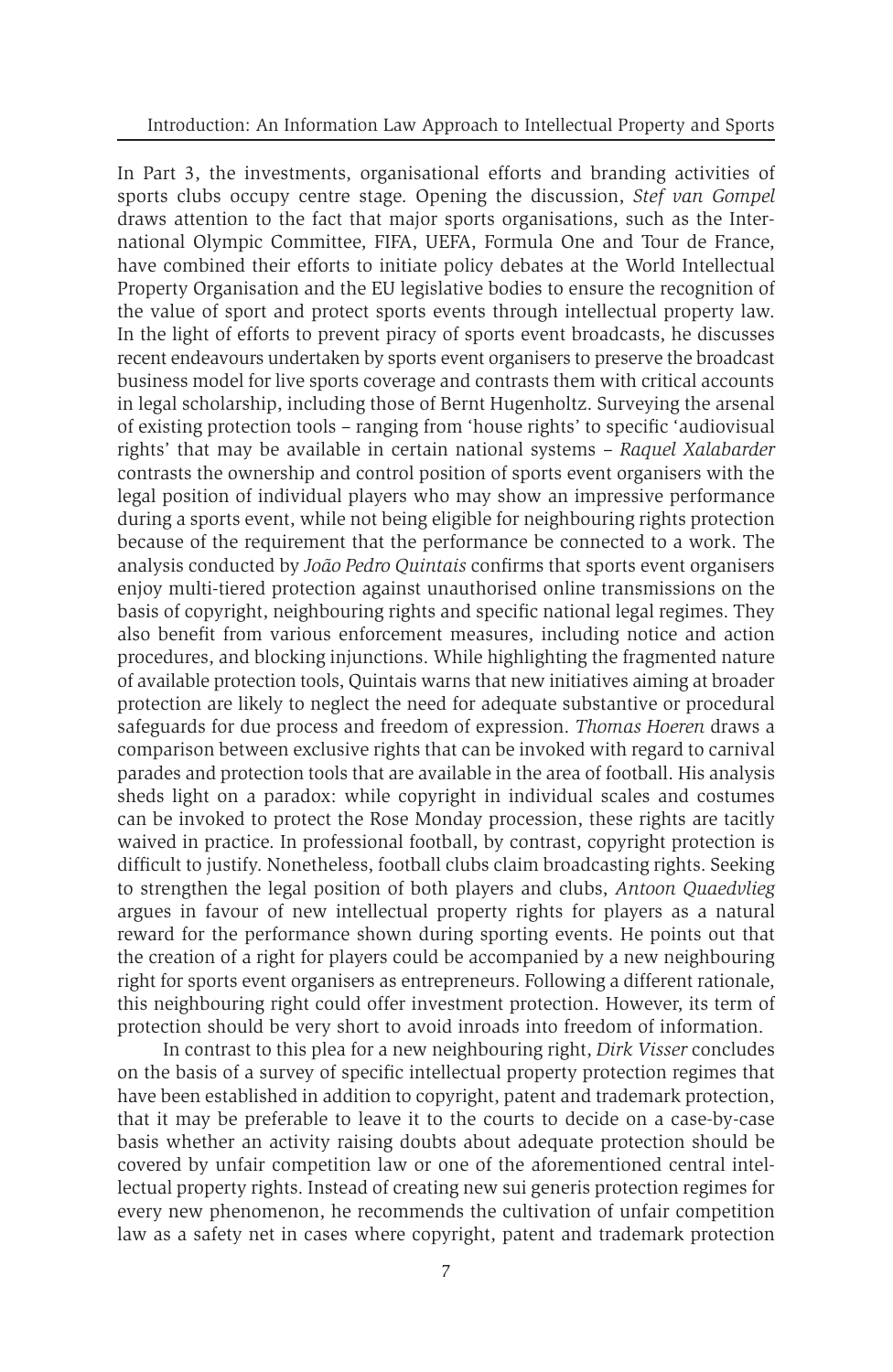are unavailable. Exploring protection avenues in unfair competition law, *Ansgar Ohly* analyses Anglo-Australian, US, German and French case law. He concludes that unfair competition law is strong in the area of misrepresentation where it safeguards sports organisers' rights and protects the interests of fans, for instance, by prohibiting the sale of black-market tickets and preventing false impressions of sponsorship. As a shield against the misappropriation of investments and organisational efforts of sports clubs, however, unfair competition law is weak. Given the flexibility and case-sensitivity of the doctrine, unfair competition law fails to provide a proper basis of markets for broadcasting rights. Focusing on the specific issue of (unauthorised) ticket resales, *Joost Poort* explores the phenomenon from an economic perspective and considers practices of reselling sports tickets and concert tickets. He concludes that, given the economic logic behind ticket resale, 'fighting it is like arm-wrestling with Adam Smith's invisible hand.'

The final discussion points in Part 3 concern branding activities. *Neil Netanel* provides a thoughtful and thought-provoking discussion of how trademark law should address the use of ethnic references as sport brands, in particular where ethnic references are used as badges of honour for particular minority groups, but where such uses could also easily be abused or cause sensitivities and even offence to the very same groups. The essay has been inspired by the Ajax 'Jews'. However, it also explains how US courts have dealt with the issue of ethnic references in cases relating to Braves, Chiefs, Warriors, Redskins, Squaws, and Dykes on Bykes. Discussing use of the name of the Greek hero 'Ajax' as a trademark for the Amsterdam football club, *Martin Senftleben* queries whether a cultural sign loses its value for cultural creativity if it is adopted as a trademark and, as a result of branding efforts, is no longer primarily perceived as a cultural sign, but rather as a commercial marketing instrument. He concludes that freedom of expression and freedom of information should play a bigger role in decisions about the grant of trademark rights in cultural signs.

After this foray into legal issues surrounding players and clubs, Part 4 brings sports events and related information into focus. Focusing on the protection of sports data, *Mireille van Eechoud* looks at the place of the Database Directive and sport-related milestone rulings of the CJEU in the Data Strategy of the European Commission. She predicts that the EU Data Strategy will not have a profound impact on sports data markets directly. Given the objective to facilitate the sharing of data, as opposed to subjecting it to exclusive rights, however, there might be significant indirect effects, such as the adoption of a harm-based infringement criterion, or the introduction of a spin-off criterium excluding sui generis database rights in data collections that result from a producer's main activities. *Matthias Leistner* scrutinises the functionality doctrine developed in the CJEU's case law in relation to copyright-protected works, which also holds relevance for the protection of collections of football fixtures and football matches. He shows that, despite its imperfections, the CJEU's functionality doctrine actually allows national courts to develop workable criteria to effectively carve out functional elements from the domain of copyright protection. From the perspective of US law, *Pam Samuelson* unpacks the extent to which copyright law offers protection to the various creative aspects of games, ranging from the initial game design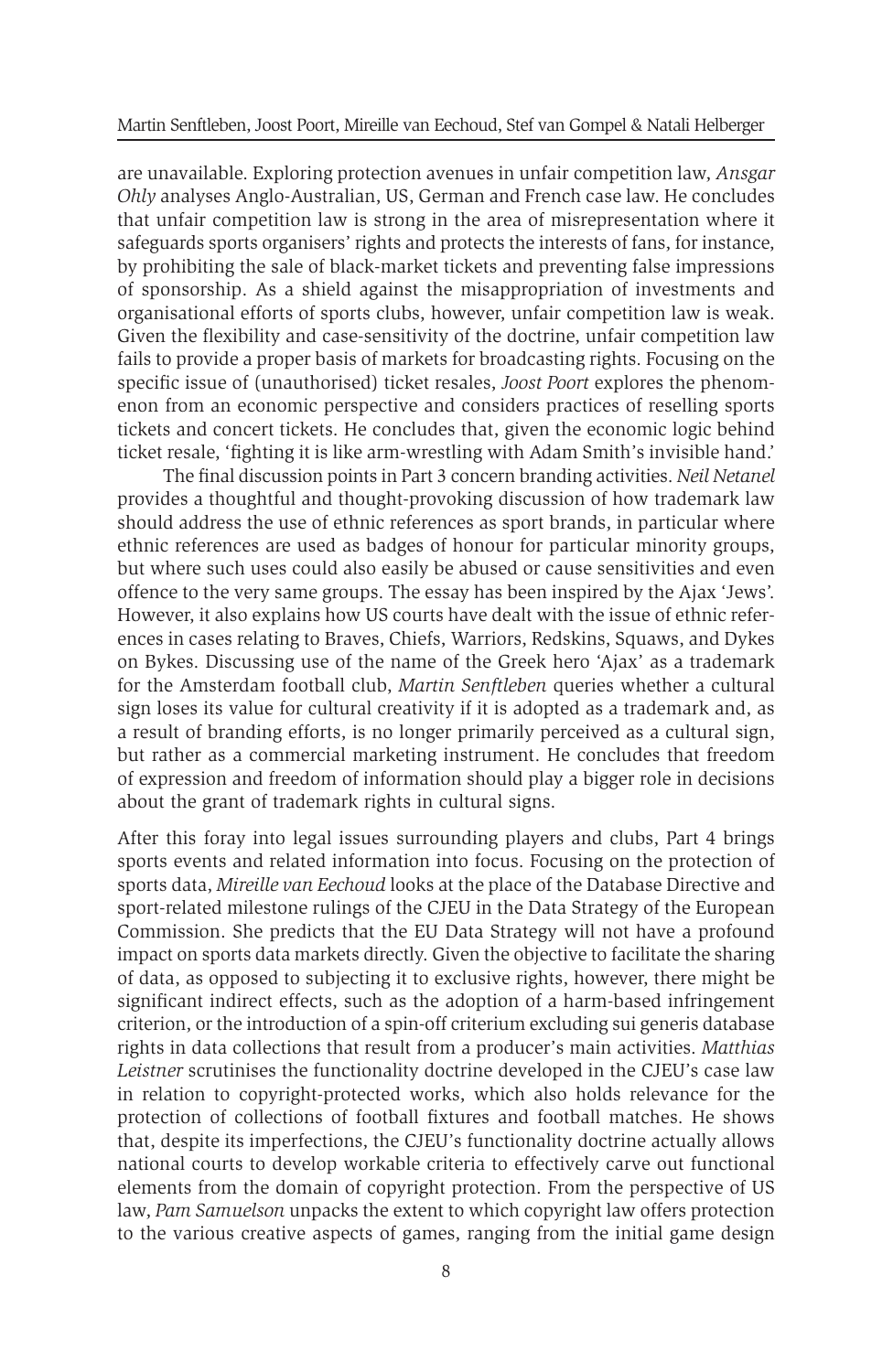and the articulation of game rules to selections and arrangements of information about games and their players. However, her analysis shows that copyright has little to offer when it comes to the protection of games (or sporting events) in themselves, which is largely due to the functional nature of games as systems. *Ole-Andreas Rognstad* discusses the conditions for intellectual property protection of sporting events against the background of the Premier League decision of the CJEU. He emphasises that the intellectual property protection of sporting events is subject to the limitation that follows from the guarantee of the free movement of services in primary EU law. As a result, the invocation of intellectual property protection to prevent the cross-border dissemination of content in the EU must have a justification based on the opportunity to acquire 'adequate remuneration' for the exploitation in question. In line with Bernt Hugenholtz' vision of a unitary European copyright regime, no restrictions can be based on territoriality in itself. Exploring options for awarding copyright protection, *Lionel Bently* examines the conditions for protecting the football game as a creative work for copyright purposes. Providing numerous examples of creative passages of play in football games, many of which are so notorious that they be instantly recalled by regular football watchers, he argues that no convincing reasons have been put forward by the CJEU to exclude at least parts of many football games from EU copyright law.

Returning to the Premier League decision, *Christina Angelopoulos* draws attention to problems arising from the UK's failure to distinguish properly between copyright and related rights in films. As a result of the UK legislator's initial failure to appreciate the need, under international copyright law, to protect cinematographic works as such, films have developed into a known problem area in UK copyright law which cannot be rectified until the UK's closed list of subject matter is amended to separate the protection granted to film creators from that given to film producers. Continuing the discussion of the protection status of audiovisual material, *Tatiana Synodinou* analyses the protection of sports event broadcasts as original works in EU copyright law. Putting the filming of sports events to the CJEU's originality test, she concludes that while a sports event as such cannot be protected by copyright, its audiovisual coverage can attract copyright protection since various creative choices can be made before, during and after the filming of the event as well as in the ancillary content included in the live sports broadcast. *Reto Hilty* deepens the discussion by focusing on photography and the question whether protection on the basis of related rights could be justified in the case of photographs not meeting the originality threshold in copyright law. His analysis shows that, from a purely economic perspective, any justification for protecting photographs below the threshold of copyright has lost relevance in the digital environment. With the boom in image production and dissemination via online platforms for user-generated content, an indication of market failure is sought in vain. Nonetheless, there may be fairness-based reasons that could justify the protection of certain groups of photographers and film producers below the threshold of copyright law. Protection could be granted, for instance, to those who depend on the exclusive exploitation of their products, which may include amateurs who wish to commercialise them now and then.

In the final essay of Part 4, *Peter Jaszi* discusses the need for copyright exemptions that allow the use of a short clip of sports-related material without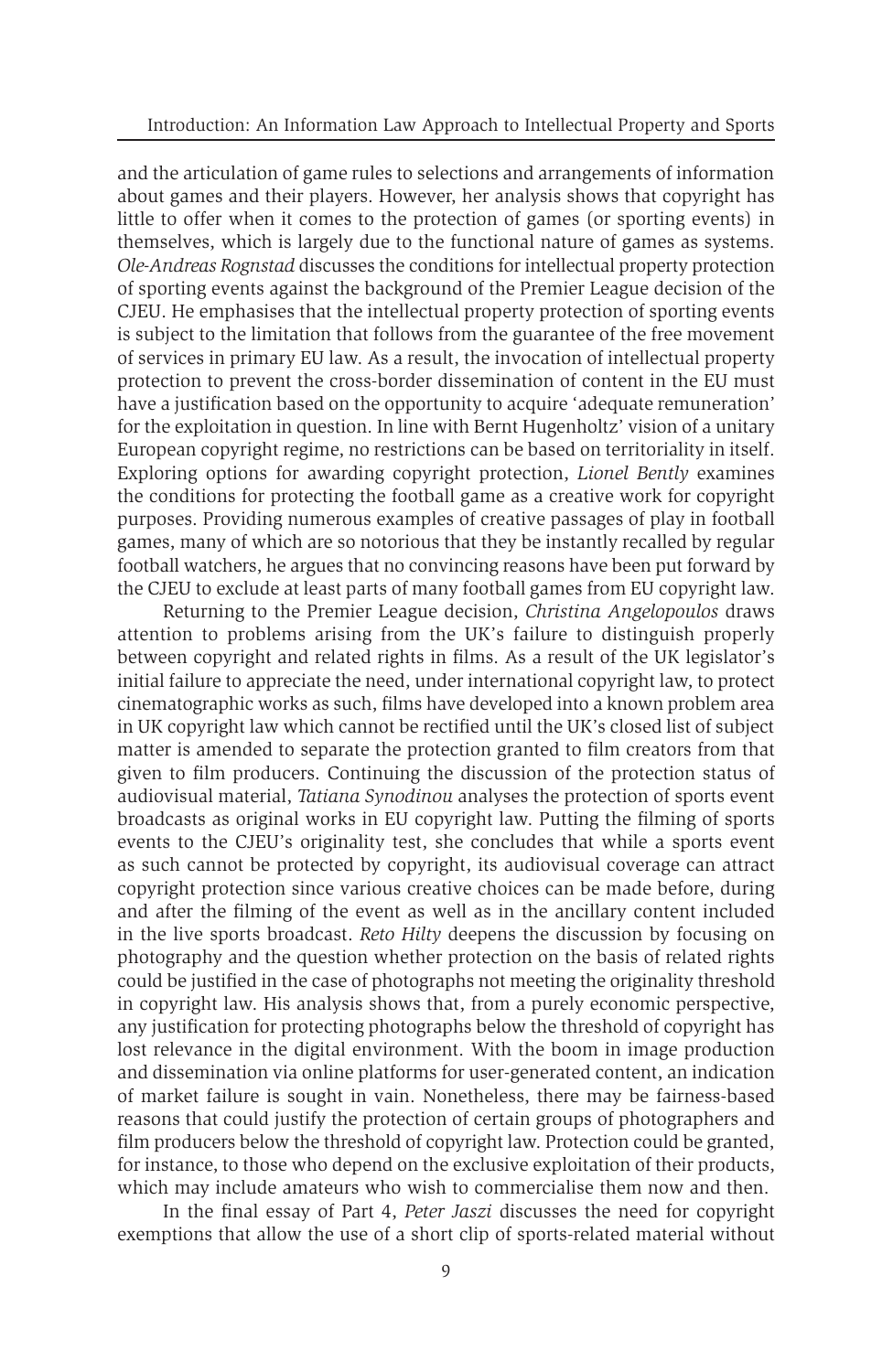permission or payment in a new narrative context. More specifically, he discusses new avenues in the interpretation and application of the US fair use doctrine in the light of Google v. Oracle. With regard to the first fair use factor concerning the 'purpose' of the use, his analysis identifies useful clarifications and answers to unresolved questions. The central element, however, concerns the analysis of economic consequences from unlicensed uses that the fourth fair use factor mandates. In this respect, Google v. Oracle introduces a whole new category of considerations that have the potential to broaden the inquiry substantially by taking public value added into account along with private monetary losses.

Part 5 of the analysis discusses the impact of new technologies and scenarios for the future of sports and intellectual property. *Paul Goldstein* discusses two central developments in US case law that threaten to tilt liability disproportionately away from equipment and service providers: the judge-made requirement that in order to avoid the imposition of 'unreasonable liability' only conduct animated by 'volition or causation' should be treated as direct infringement; and the expansion of the fair use defence to exonerate not only widespread non-commercial uses, such as home taping, but also transformative uses. The reduction of primary liability as a result of the expansion of the fair use defence, inevitably, erodes the basis for a finding of secondary liability and reduces the occasions for secondary liability of equipment or service providers. Turning to developments in Europe, *Christophe Geiger* critically discusses the European digital agenda, and the need to modernise and adapt the intellectual property framework to the digital environment, data-driven practices, and opportunities arising from artificial intelligence. Highlighting the particular importance of breathing space for text and data mining to the development of AI-driven services and applications, he argues that the current copyright framework in the EU fails to offer sufficient room for text and data mining – a lack of flexibility that is likely to have a negative impact on innovation. In their analysis of attitudes regarding the use of AI in refereeing, *Natali Helberger* and *Brahim Zarouali* explore a very practical and pressing question that everyone interested in sports undoubtedly grapples with: will AI replace referees? And if it does, can we expect this to be a change for the better or worse? The chapter is also a tribute to Bernt Hugenholtz' openness to interdisciplinary approaches in information law, understanding the role of new technologies and evidence-based policy making. *Thomas Vinje* discusses the relationship between intellectual property and competition law in the context of e-sports. He concludes that market definition is likely to play a central role in future competition law issues in this area.

With regard to future scenarios, a rather exotic contribution stems from the mysterious author *Just Szynkovid*, giving an account of a discussion between an intellectual property lawyer and his AI-parrot about drafting an intellectual property scheme for Mars. *Daniel Gervais* introduces Jaap, a law professor at the University of Amsterdam, who is trying to teach his students about liability of robots, before bumping into Emeritus Professor H., who is disgruntled about robots who have taken over the noble game of football.

Finally – looking back on the collection of essays in Part 6 – *Martin Kretschmer* takes us to a fantasy future where the Hugenholtz League (editors and